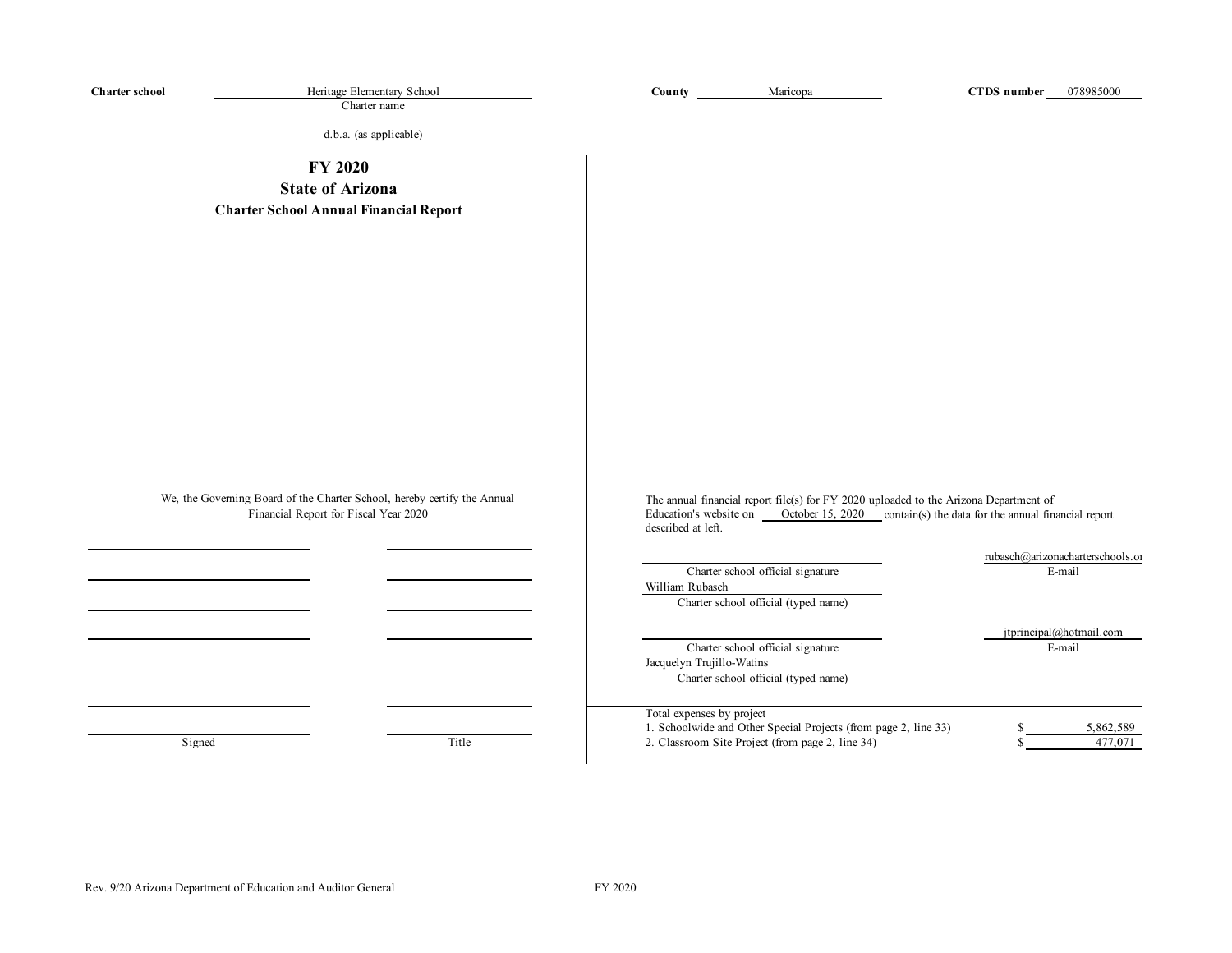|         | <b>Charter school</b>         | Heritage Elementary School                                                                |                                     | County | Maricopa         | <b>CTDS</b> number |
|---------|-------------------------------|-------------------------------------------------------------------------------------------|-------------------------------------|--------|------------------|--------------------|
| Revenue |                               |                                                                                           |                                     |        |                  |                    |
|         | 1000 Local sources            |                                                                                           |                                     |        | Actual           |                    |
| 1.      | 1310 Tuition from individuals |                                                                                           |                                     |        |                  |                    |
| 2.      |                               | 1320 Tuition from other Arizona schools or districts                                      |                                     |        |                  |                    |
| 3.      |                               | 1410 Transportation fees from individuals                                                 |                                     |        |                  | 3.                 |
| 4.      |                               | 1420 Transportation fees from other Arizona schools or districts                          |                                     |        |                  | 4.                 |
| 5.      | 1500 Earnings on investments  |                                                                                           |                                     |        | 4,734            | 5.                 |
| 6.      |                               | 1600 Food service (from Food Service AFR, line 2)                                         |                                     |        | 54,784           | 6.                 |
| 7.      | 1700 School activities        |                                                                                           |                                     |        | 62,941           | 7.                 |
| 8.      |                               | 1750 Revenue from enterprise activities                                                   |                                     |        |                  | 8.                 |
| 9.      |                               | 1790 Extracurricular activities fees tax credit                                           |                                     |        | 7,799            | 9.                 |
| 10.     |                               | 1800 Revenue from community services activities                                           |                                     |        |                  | 10.                |
| 11.     |                               | 1900 Other revenues and gains from local sources                                          |                                     |        |                  | 11.                |
| 12.     |                               | 1920 Contributions and donations from private sources                                     |                                     |        |                  | 12.                |
| 13.     |                               | Other revenue from local sources (specify)                                                | Misc. revenues and ins. settlements |        | 50,275           | 13.                |
| 14.     | Subtotal (lines 1-13)         |                                                                                           |                                     |        | 180,533 14.      |                    |
|         | 2000 Intermediate sources     |                                                                                           |                                     |        |                  |                    |
| 15.     | 2100 Unrestricted             |                                                                                           |                                     |        |                  | 15.                |
| 16.     | 2200 Restricted               |                                                                                           |                                     |        |                  | 16.                |
| 17.     |                               | Other revenue from intermediate sources (specify)                                         |                                     |        |                  | 17.                |
| 18.     | Subtotal (lines 15-17)        |                                                                                           |                                     |        | $\boldsymbol{0}$ | 18.                |
|         | <b>3000 State sources</b>     |                                                                                           |                                     |        |                  |                    |
| 19.     |                               | 3110 State Equalization Assistance                                                        |                                     |        | 6,947,090 19.    |                    |
| 20.     | 3130-3150 Other unrestricted  |                                                                                           |                                     |        | 42,031           | 120.               |
| 21.     | 3200 Restricted               |                                                                                           |                                     |        | 540,215 21.      |                    |
| 22.     |                               | 3900 Revenue for/on behalf of the school                                                  |                                     |        |                  | 22.                |
| 23.     |                               | Other revenue from State sources (specify)                                                | <b>Results Based Funding</b>        |        | 365,973          | 123.               |
| 24.     | Subtotal (lines 19-23)        |                                                                                           |                                     |        | 7,895,309 24.    |                    |
|         | 4000 Federal sources          |                                                                                           |                                     |        |                  |                    |
| 25.     |                               | 4100, 4300 Unrestricted/restricted received directly from the federal government          |                                     |        |                  | 25.                |
| 26.     |                               | 4200, 4500 Unrestricted/restricted received from the federal government through the State |                                     |        | 1,081,152        | 26.                |
| 27.     |                               | 4700 Revenue received from the federal government through other intermediate agencies     |                                     |        |                  | 27.                |
| 28.     | 4800 Federal impact aid       |                                                                                           |                                     |        |                  | 28.                |
| 29.     |                               | 4900 Revenue for/on behalf of the school                                                  |                                     |        |                  | 29.                |
| 30.     |                               | Other revenue from federal sources (specify)                                              |                                     |        |                  | 30.                |
| 31.     | Subtotal (lines 25-30)        |                                                                                           |                                     |        | 1,081,152 31.    |                    |
|         |                               | 32. Total revenue from all sources (lines 14, 18, 24, and 31)                             |                                     |        | 9,156,994 32.    |                    |

078985000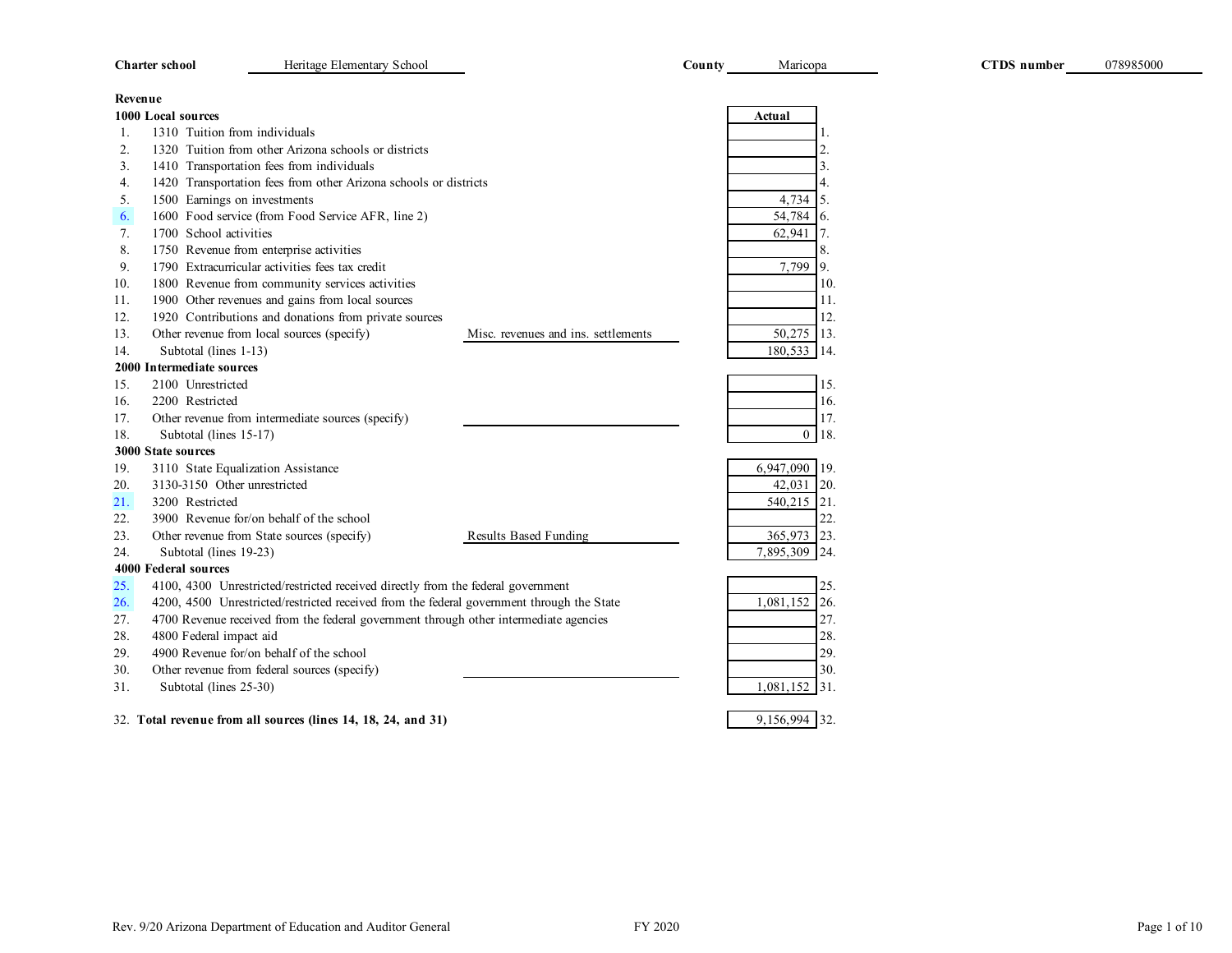| <b>Charter school</b><br>Heritage Elementary School                         |                          |                |                |                  | County Maricopa |                |                          |                        | CTDS number 078985000  |                            |
|-----------------------------------------------------------------------------|--------------------------|----------------|----------------|------------------|-----------------|----------------|--------------------------|------------------------|------------------------|----------------------------|
|                                                                             |                          |                | Employee       | Purchased        |                 |                |                          | Totals                 |                        | % Increase/                |
| <b>Expenses</b>                                                             |                          | Salaries       | benefits       | services         | Supplies        | Other          |                          |                        | Prior year             | decrease in                |
| 1000 Schoolwide Project and 1500-1999 Other Special Projects                |                          | 6100           | 6200           | 6300, 6400, 6500 | 6600            | 6800           | <b>Budget</b>            | Actual                 | actual                 | actual                     |
| 100 Regular education                                                       |                          |                |                |                  |                 |                |                          |                        |                        |                            |
| 1000 Instruction                                                            |                          | 1,506,705      | 142,623        | 2,850            | 77,002          | 12,173         | 2,167,505                | 1,741,353              | 1,552,190              | 12.19% 1.                  |
| 2000 Support services                                                       |                          |                |                |                  |                 |                |                          |                        |                        |                            |
| 2100 Students                                                               | $\overline{2}$           | 457,520        | 57,856         | 18,500           | 93              | $\Omega$       | 150,690                  | 533,969                | 400,540                | 33.31% 2.                  |
| 2200 Instruction                                                            | $\overline{3}$           | 2,141          | 293            | $\theta$         | $\overline{0}$  | 4,605          | 36,075                   | 7,039                  | 9,635                  | $-26.94\%$ 3.              |
| 2300 General administration                                                 |                          | 38.628         | 5,939          | 2.829            | 6,619           | 4.475          | 30,430                   | 58,490                 | 69,643                 | $-16.01\%$ 4.              |
| 2400 School administration                                                  | .5                       | 45,499         | 6,359          | 101,003          | 84,147          | 8,679          | 285,145                  | 245,687                | 191,750                | 28.13% 5.                  |
| 2500 Central services                                                       | 6                        | 5,376          | 618            | 703,469          | 24              | 11.187         | 845,885                  | 720,674                | 778,674                | $-7.45%$<br>6.             |
| 2600 Operation & maintenance of plant                                       |                          | 125,797        | 13,643         | 271,613          | 212,421         | 228            | 506,476                  | 623,702                | 656,035                | -4.93% 7.                  |
| 2900 Other support services                                                 | $\mathbf{8}$             |                |                |                  |                 |                | $\mathbf{0}$             | $\theta$               | $\Omega$               | $0.00\%$<br>8.             |
| 3000 Operation of noninstructional services                                 | 9.                       | $\mathbf{0}$   | $\Omega$       | 22,769           | 680             | $\theta$       | 29,425                   | 23,449                 | 8,273                  | 183.44% 9.                 |
| 4000 Facilities acquisition $&$ construction                                | 10.                      |                |                |                  |                 |                | $\Omega$                 | $\Omega$               | $\Omega$               | $0.00\%$ 10.               |
| 5000 Debt service                                                           | 11                       | $\theta$       | $\overline{0}$ | $\theta$         | $\overline{0}$  | 805,807        | 864,230                  | 805,807                | 818,745                | $-1.58\%$ 11.              |
| 610 School-sponsored cocurricular activities                                | 12                       |                |                |                  |                 |                | $\mathbf{0}$             | $\overline{0}$         | $\Omega$               | $0.00\%$ 12.               |
| 620 School-sponsored athletics                                              | 13.                      |                |                |                  |                 |                | $\overline{0}$           | $\overline{0}$         | $\mathbf{0}$           | $0.00\%$<br>13.            |
| 630 Other instructional programs                                            | 14.                      |                |                |                  |                 |                |                          | $\theta$               | $\mathbf{0}$           | 14.                        |
| 700, 800, 900 Other programs                                                | 15.                      |                |                |                  |                 |                | $\theta$                 | $\Omega$               | $\Omega$               | $0.00\%$ 15.               |
| Subtotal (lines 1-15)                                                       | 16.                      | 2,181,666      | 227,331        | 1,123,033        | 380,986         | 847,154        | 4,915,861                | 4,760,170              | 4,485,485              | $6.12\%$ 16.               |
| 200 Special education                                                       |                          |                |                |                  |                 |                |                          |                        |                        |                            |
| 1000 Instruction                                                            | 17.                      | 62,367         | 7,192          | $\Omega$         | $\overline{0}$  | $\Omega$       | 112,310                  | 69,559                 | 43,299                 | 60.65% 17.                 |
| 2000 Support services                                                       |                          |                |                |                  |                 |                |                          |                        |                        |                            |
| 2100 Students                                                               | 18.                      | 4,048          | 497            | 103,349          | $\overline{0}$  | $\mathbf{0}$   | 96,400                   | 107,894                | 85,813                 | 25.73% 18.                 |
| 2200 Instruction                                                            | 19.                      |                |                |                  |                 |                | 1,550                    | $\mathbf{0}$           | $\mathbf{0}$           | $0.00\%$ 19.               |
| 2300 General administration                                                 | 20.                      |                |                |                  |                 |                | 37,655                   | $\theta$               | 108                    | $-100.00\%$ 20.            |
| 2400 School administration                                                  | 21                       | $\mathbf{0}$   | $\Omega$       | $\overline{0}$   | $\overline{0}$  | 3,327          | $\mathbf{0}$             | 3,327                  | 158                    | 2005.70% 21.               |
| 2500 Central services                                                       | 22                       |                |                |                  |                 |                | $\overline{0}$           | $\overline{0}$         | $\mathbf{0}$           | $0.00\%$ 22.               |
| 2600 Operation & maintenance of plant                                       | 23.                      |                |                |                  |                 |                | $\overline{0}$           | $\overline{0}$         | $\mathbf{0}$           | $0.00\%$<br>23.            |
| 2900 Other support services                                                 | 24.                      |                |                |                  |                 |                | $\mathbf{0}$             | $\overline{0}$         | $\mathbf{0}$           | $0.00\%$ 24.               |
| 3000 Operation of noninstructional services                                 | 25.                      |                |                |                  |                 |                | $\overline{0}$           | $\theta$               | $\theta$               | $0.00\%$<br>25.            |
| 4000 Facilities acquisition & construction                                  | 26.                      |                |                |                  |                 |                | $\Omega$                 | $\overline{0}$         | $\theta$               | $0.00\%$ 26.               |
| 5000 Debt service                                                           | 27.                      |                |                |                  |                 |                | $\mathbf{0}$             | $\theta$               | $\theta$               | $0.00\%$ 27.               |
| Subtotal (lines 17-27)                                                      | 28.                      | 66.415         | 7,689          | 103,349          | $\Omega$        | 3,327          | 247,915                  | 180,780                | 129,378                | 39.73% 28.                 |
| 400 Pupil transportation                                                    | 29.<br>$\overline{30}$ . | 32,663         | 3,173          | 797,760          | 21,265          | 52             | 745,200                  | 854,913                | 793,875                | 7.69% 29.                  |
| 530 Dropout prevention programs                                             |                          |                |                |                  |                 |                | $\mathbf{0}$             | $\overline{0}$         | $\mathbf{0}$           | $0.00\%$ 30.               |
| 540 Joint career & technical ed. & vocational ed. center<br>550 K-3 Reading | 31.<br>$\overline{32}$ . | 60,000         | 6,726          |                  |                 |                | $\overline{0}$<br>56,450 | $\mathbf{0}$<br>66,726 | $\mathbf{0}$<br>59,500 | $0.00\%$ 31.<br>12.14% 32. |
| Subtotal (lines 16 and 28-32)                                               | 33.                      | 2,340,744      | 244,919        | 2.024.142        | 402.251         | 850,533        | 5.965.426                | 5,862,589              | 5,468,238              | 7.21% 33                   |
| Classroom Site Project (from page 4, line 18)                               | $\overline{34}$          | 435,200        | 41,871         | $\mathbf{0}$     | $\overline{0}$  |                | 464,431                  | 477,071                | 559,210                | $-14.69\%$ 34.             |
| Instructional Improvement Project (from page 5, line 5)                     | 35.                      |                |                |                  |                 |                | 37,240                   | 45,115                 | 40,975                 | 10.10% 35.                 |
| English Language Learner Project (from page 6, line 14)                     | 36.                      | $\overline{0}$ | $\Omega$       | $\overline{0}$   | $\overline{0}$  | $\overline{0}$ | $\mathbf{0}$             | $\theta$               | $\mathbf{0}$           | $0.00\%$ 36.               |
| Compensatory Instruction Project (from page 6, line 28)                     | 37.                      | $\mathbf{0}$   | $\overline{0}$ | $\overline{0}$   | $\overline{0}$  | $\Omega$       | $\theta$                 | $\theta$               | $\theta$               | $0.00\%$ 37.               |
| Federal and State projects (from page 9, line 33)                           | 38.                      |                |                |                  |                 |                | 945,840                  | 953,097                | 588,455                | 61.97% 38.                 |
| Total (lines 33-38)                                                         | 39.                      |                |                |                  |                 |                | 7,412,937                | 7,337,872              | 6,656,878              | 10.23% 39.                 |
|                                                                             |                          |                |                |                  |                 |                |                          |                        |                        |                            |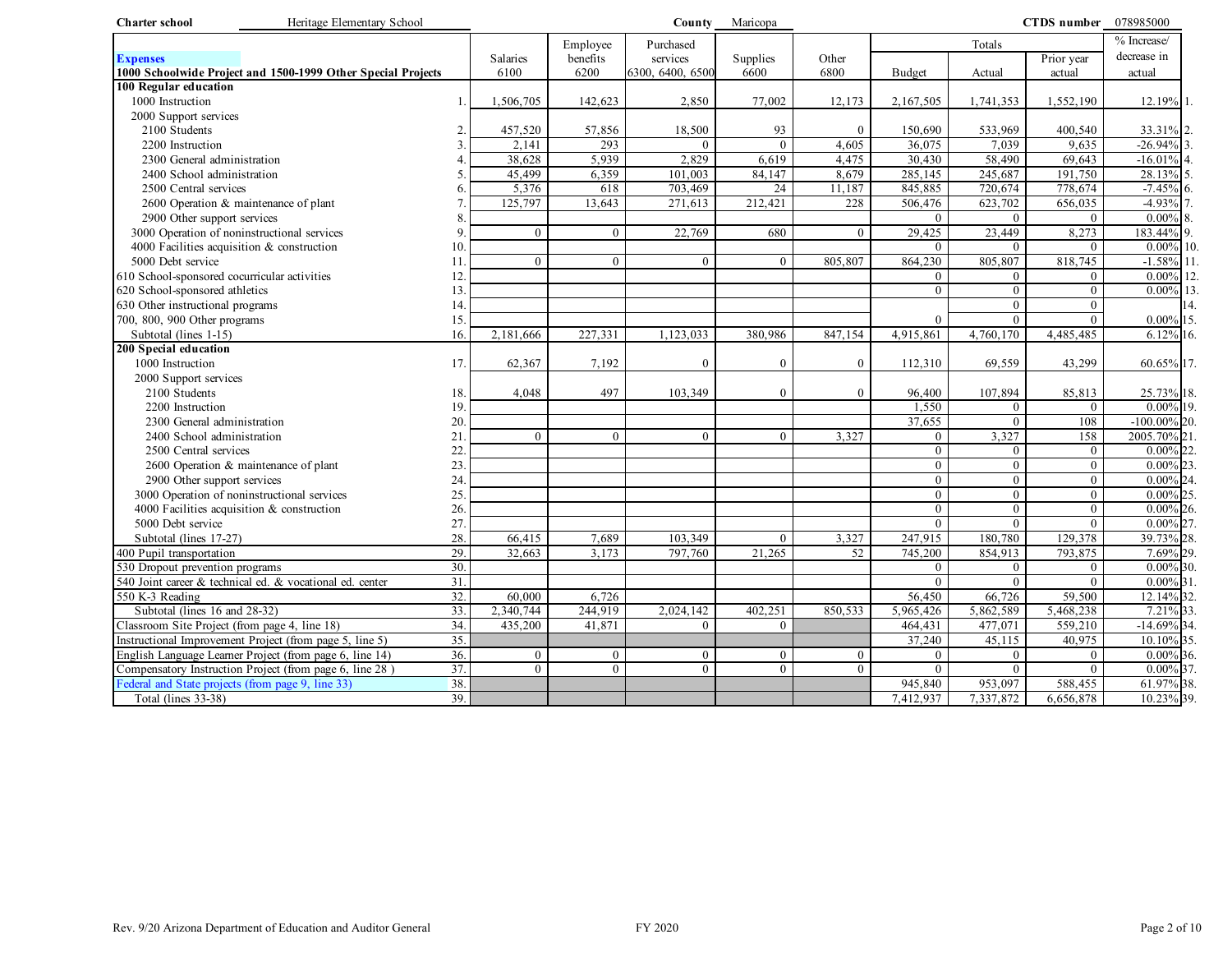|                                                |                  |          | Employee         | Totals           |                    |     |
|------------------------------------------------|------------------|----------|------------------|------------------|--------------------|-----|
| <b>Expenses</b>                                |                  | Salaries | benefits         |                  |                    |     |
|                                                |                  | 6100     | 6200             | <b>Budget</b>    | Actual             |     |
| <b>Classroom Site Project 1011-base salary</b> |                  |          |                  |                  |                    |     |
| 100 Regular education                          |                  |          |                  |                  |                    |     |
| 1000 Instruction                               |                  | 90,000   | 9,020            | 84,957           | 99,020             | 1.  |
| 2100 Support services-students                 | $\overline{2}$ . |          |                  | $\Omega$         | $\boldsymbol{0}$   |     |
| 2200 Support services-instruction              | 3.               |          |                  | $\Omega$         | $\Omega$           |     |
| Program 100 Subtotal (lines 1-3)               | 4.               | 90,000   | 9,020            | 84,957           | 99,020             | 4.  |
| 200 Special education                          |                  |          |                  |                  |                    |     |
| 1000 Instruction                               | 5.               |          |                  | 0                | $\overline{0}$     | 5.  |
| 2100 Support services-students                 | 6.               |          |                  | $\Omega$         | $\overline{0}$     | 6.  |
| 2200 Support services-instruction              | 7.               |          |                  | $\overline{0}$   | $\mathbf{0}$       |     |
| Program 200 subtotal (lines 5-7)               | 8.               | $\Omega$ | $\theta$         | $\overline{0}$   | $0 \mid 8$ .       |     |
| Other programs (specify)                       |                  |          |                  |                  |                    |     |
| 1000 Instruction                               | 9.               |          |                  | $\boldsymbol{0}$ | $\mathbf{0}$       | 9.  |
| 2100 Support services-students                 | 10.              |          |                  | $\Omega$         | $\overline{0}$     | 10. |
| 2200 Support services-instruction              | 11.              |          |                  | $\theta$         | $\overline{0}$     | 11. |
| 3300 Community services operations             | 12.              |          |                  |                  | $\overline{0}$     | 12. |
| Other programs subtotal (lines 9-12)           | 13.              | $\theta$ | $\Omega$         | $\theta$         | $\overline{0}$     | 13. |
| Total expenses (lines 4, 8, and 13)            | 14.              | 90,000   | 9,020            | 84,957           | 99,020             | 14. |
| Classroom Site Project 1012 - performance pay  |                  |          |                  |                  |                    |     |
| 100 Regular education                          |                  |          |                  |                  |                    |     |
| 1000 Instruction                               | 15.              | 165,200  | 14,811           | 169,914          | 180,011 15.        |     |
| 2100 Support services-students                 | 16.              |          |                  | $\Omega$         | $0$ 16.            |     |
| 2200 Support services-instruction              | 17.              |          |                  | $\Omega$         | $0$   17.          |     |
| Program 100 subtotal (lines 15-17)             | 18.              | 165,200  | 14,811           | 169,914          | 180,011            | 18. |
| 200 Special education                          |                  |          |                  |                  |                    |     |
| 1000 Instruction                               | 19.              |          |                  | $\boldsymbol{0}$ | $\boldsymbol{0}$   | 19. |
| 2100 Support services-students                 | 20.              |          |                  | $\theta$         | $\overline{0}$     | 20. |
| 2200 Support services-instruction              | 21.              |          |                  | $\Omega$         | $\overline{0}$     | 21. |
| Program 200 subtotal (lines 19-21)             | 22.              | $\Omega$ | $\theta$         | $\overline{0}$   | $\overline{0}$     | 22. |
| Other programs (specify)                       |                  |          |                  |                  |                    |     |
| 1000 Instruction                               | 23.              |          |                  | $\boldsymbol{0}$ | $\boldsymbol{0}$   | 23  |
| 2100 Support services-students                 | 24.              |          |                  | $\Omega$         | $\overline{0}$     | 24. |
| 2200 Support services-instruction              | 25.              |          |                  | $\Omega$         | $\overline{0}$ 25. |     |
| 3300 Community services operations             | 26.              |          |                  |                  | $\overline{0}$ 26. |     |
| Other programs subtotal (lines 23-26)          | 27.              | $\theta$ | $\boldsymbol{0}$ | $\overline{0}$   | $\overline{0}$ 27. |     |
| Total expenses (lines 18, 22, and 27)          | 28.              | 165,200  | 14,811           | 169,914          | 180,011 28.        |     |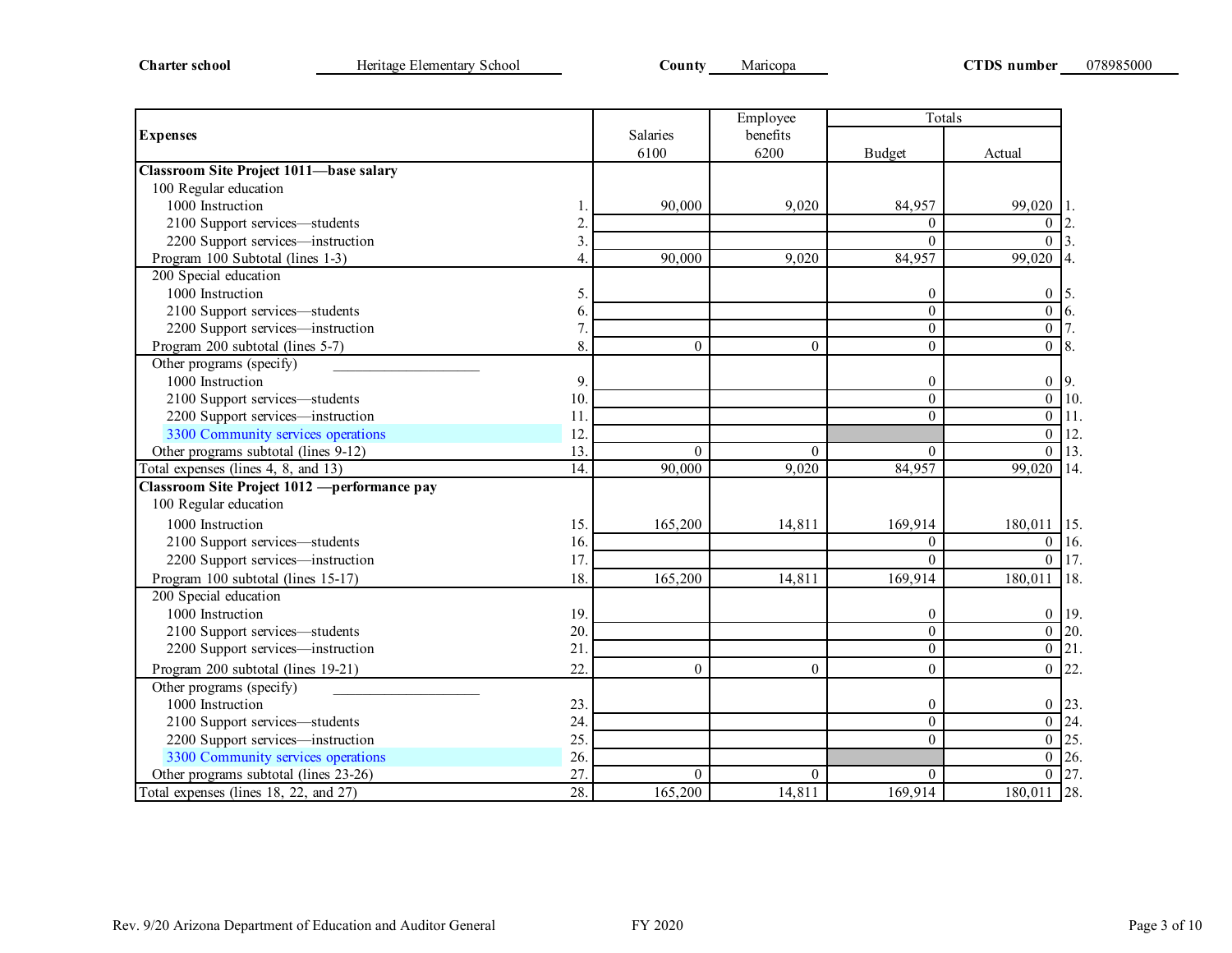|                                                                   |     |                 |                   |                    |          | Totals        |                |     |
|-------------------------------------------------------------------|-----|-----------------|-------------------|--------------------|----------|---------------|----------------|-----|
| <b>Expenses</b>                                                   |     | <b>Salaries</b> | Employee benefits | Purchased services | Supplies |               |                |     |
|                                                                   |     | 6100            | 6200              | 6300, 6400, 6500   | 6600     | <b>Budget</b> | Actual         |     |
| Classroom Site Project 1013-other                                 |     |                 |                   |                    |          |               |                |     |
| 100 Regular education                                             |     |                 |                   |                    |          |               |                |     |
| 1000 Instruction                                                  |     | 180,000         | 18,040            |                    |          | 209,560       | 198,040 1      |     |
| 2100 Support services—students                                    |     |                 |                   |                    |          | $\Omega$      |                |     |
| 2200 Support services—instruction                                 |     |                 |                   |                    |          |               |                |     |
| 2300 Support services-general administration                      |     |                 |                   |                    |          |               | $0\;\;   4$    |     |
| Program 100 subtotal (lines 1-4)                                  |     | 180,000         | 18,040            |                    | $\Omega$ | 209,560       | 198,040 5.     |     |
| 200 Special education                                             |     |                 |                   |                    |          |               |                |     |
| 1000 Instruction                                                  |     |                 |                   |                    |          |               | $0\quad6.$     |     |
| 2100 Support services—students                                    |     |                 |                   |                    |          | $\Omega$      | $\Omega$       |     |
| 2200 Support services-instruction                                 |     |                 |                   |                    |          | $\Omega$      | $08$ .         |     |
| 2300 Support services-general administration                      | 9   |                 |                   |                    |          |               | $0\quad 9.$    |     |
| Program 200 subtotal (lines 6-9)                                  | 10. | ſ               | $\theta$          |                    | $\theta$ | $\Omega$      | $\overline{0}$ | 10. |
| 530 Dropout prevention programs                                   |     |                 |                   |                    |          |               |                |     |
| 1000 Instruction                                                  |     |                 |                   |                    |          | 0             | $0$ 11.        |     |
| Other programs (specify)                                          |     |                 |                   |                    |          |               |                |     |
| 1000 Instruction                                                  | 12. |                 |                   |                    |          |               | $0$ 12.        |     |
| 2100, 2200 Support services—students & instruction                | 13. |                 |                   |                    |          | $\Omega$      | $0$ 13.        |     |
| 2300 Support services—general administration                      | 14. |                 |                   |                    |          |               | $0$ 14.        |     |
| 3300 Community services operations                                | 15. |                 |                   |                    |          |               | $0$ 15.        |     |
| Other programs subtotal (lines 12-15)                             | 16. | $\theta$        | $\mathbf{0}$      | 0                  | $\theta$ | $\Omega$      | $0$ 16.        |     |
| Total expenses (lines $5$ , $10$ , $11$ , and $16$ )              | 17. | 180,000         | 18,040            | $\Omega$           | $\theta$ | 209,560       | 198,040 17.    |     |
| Total Classroom Site Projects (line 17 and page 3, lines 14 & 28) | 18. | 435,200         | 41,871            | $\theta$           | $\theta$ | 464,431       | $477,071$ 18.  |     |

|                                                      |     |                      | Classroom Site Project |               |      |
|------------------------------------------------------|-----|----------------------|------------------------|---------------|------|
| <b>Additional Classroom Site Project information</b> |     |                      | 1012-Performance       |               |      |
|                                                      |     | $1011 -$ Base salary | pay                    | $1013$ —Other |      |
| Beginning project balance                            | 19. |                      | 44,479                 |               | 119. |
| Revenues                                             |     |                      |                        |               |      |
| CSP allocation                                       | 20. | 99,020               | 198,040                | 198,040       | 120. |
| Interest earned                                      | 21. |                      |                        |               | 21.  |
| Total revenues (lines 20 and 21)                     | 22. | 99,020               | 198,040                | 198,040       | 122. |
| Total available (lines 19 and 22)                    | 23. | 99,020               | 242,519                | 198,040       | 123. |
| Expenses (from line 17 and page 3, lines 14 & 28)    | 24. | 99,020               | 180,011                | 198,040       | 124. |
| Ending project balance (line 23 minus line 24)       | 25. |                      | 62,508                 |               | 125. |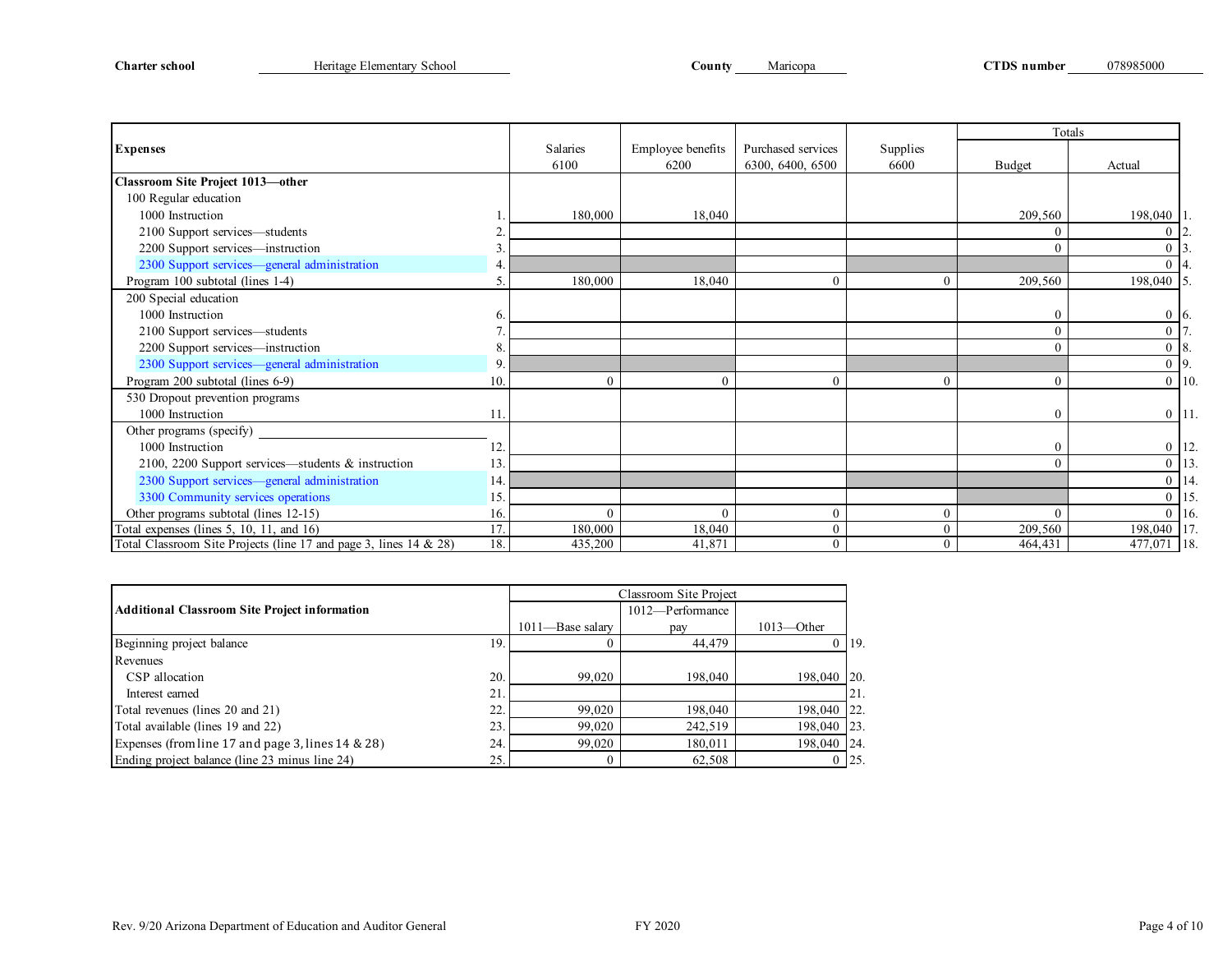| Heritage Elementary School<br><b>Charter school</b>              |                     | County           | Maricopa |            | CTDS number | 078985000 |
|------------------------------------------------------------------|---------------------|------------------|----------|------------|-------------|-----------|
|                                                                  |                     | Support          | Totals   |            |             |           |
| <b>Expenses</b>                                                  | Instruction<br>1000 | services<br>2000 | Budget   | Actual     |             |           |
| <b>Instructional Improvement Project 1020</b>                    |                     |                  |          |            |             |           |
| Teacher compensation increases                                   | 45,115              |                  | 37,240   | $45,115$ # |             |           |
| Class size reduction                                             |                     |                  |          |            |             |           |
| Dropout prevention programs                                      |                     |                  |          |            |             |           |
| Instructional improvement programs                               |                     |                  |          |            |             |           |
| Total Inst. Imp. expenses (lines 1-4, should equal line 9 below) | 45,115              |                  | 37,240   | $45,115$ # |             |           |

| Additional Instructional Improvement Project information |    | Actual                               |  |
|----------------------------------------------------------|----|--------------------------------------|--|
| Beginning project balance                                | 6. |                                      |  |
| Revenues                                                 |    | 45.115                               |  |
| Total available (lines 6 and 7)                          | 8. | $45.115$ $\overline{\phantom{1}}$ 8. |  |
| Expenses (line 5 above)                                  | 9. | 45.115                               |  |
| Ending project balance (line 8 minus line 9)             | ## |                                      |  |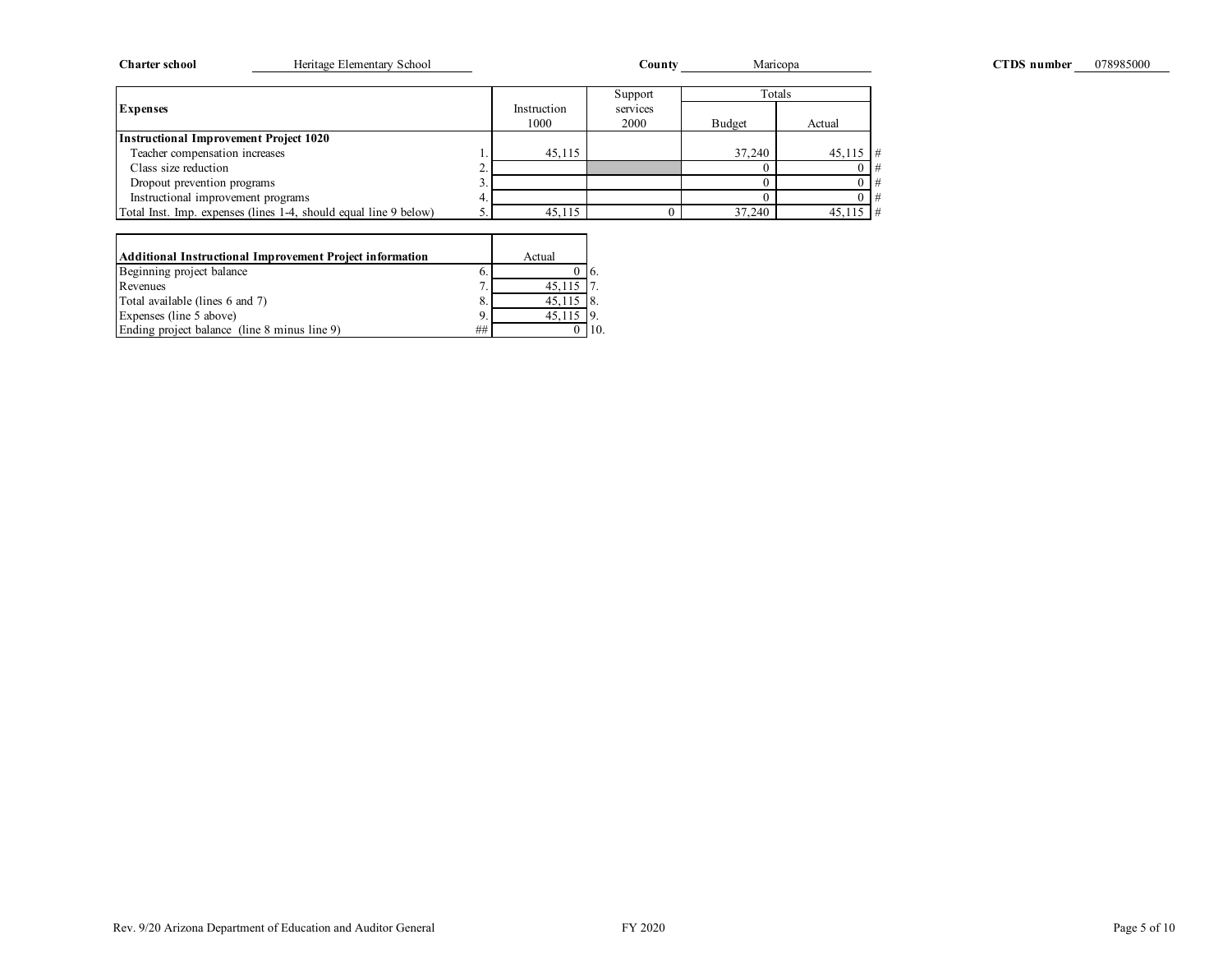| <b>Charter school</b><br>Heritage Elementary School      |                |                |                |                | County_        | Maricopa         |                |                | <b>CTDS</b> number |                  | 078985000 |
|----------------------------------------------------------|----------------|----------------|----------------|----------------|----------------|------------------|----------------|----------------|--------------------|------------------|-----------|
|                                                          |                | Beginning      |                |                | Employee       | Purchased        |                |                | Total expenses     |                  | Ending    |
| <b>Revenues and expenses</b>                             |                | project        | Actual         | Salaries       | benefits       | services         | Supplies       | Other          |                    |                  | project   |
|                                                          |                | balance        | revenues       | 6100           | 6200           | 6300, 6400, 6500 | 6600           | 6800           | <b>Budget</b>      | Actual           | balance   |
| English Language Learner Project-1071<br><b>Revenues</b> |                |                |                |                |                |                  |                |                |                    |                  |           |
| 3200 Restricted revenue from State sources               |                |                |                |                |                |                  |                |                |                    |                  |           |
| 1500 Earnings on investments                             | $\overline{2}$ |                |                |                |                |                  |                |                |                    |                  |           |
|                                                          | 3              |                |                |                |                |                  |                |                |                    |                  |           |
| Total revenues (lines 1 and 2)<br><b>Expenses</b>        |                |                | $\theta$       |                |                |                  |                |                |                    |                  |           |
| 260 Special education-ELL incremental costs              |                |                |                |                |                |                  |                |                |                    |                  |           |
| 1000 Instruction                                         | $\overline{4}$ |                |                |                |                |                  |                |                | $\mathbf{0}$       | $\mathbf{0}$     |           |
|                                                          |                |                |                |                |                |                  |                |                |                    |                  |           |
| 2000 Support services                                    |                |                |                |                |                |                  |                |                |                    |                  |           |
| 2100 Students                                            | 5              |                |                |                |                |                  |                |                | $\boldsymbol{0}$   | $\mathbf{0}$     |           |
| 2200 Instruction                                         | 6              |                |                |                |                |                  |                |                | $\overline{0}$     | $\mathbf{0}$     |           |
| 2300 General administration                              |                |                |                |                |                |                  |                |                | $\overline{0}$     | $\Omega$         |           |
| 2400 School administration                               |                |                |                |                |                |                  |                |                | $\overline{0}$     | $\mathbf{0}$     |           |
| 2500 Central services                                    | q              |                |                |                |                |                  |                |                | $\overline{0}$     | $\theta$         |           |
| 2600 Operation & maintenance of plant                    | 10             |                |                |                |                |                  |                |                | $\overline{0}$     | $\mathbf{0}$     |           |
| 2900 Other support services                              | 11             |                |                |                |                |                  |                |                | $\overline{0}$     | $\theta$         |           |
| Program 260 subtotal (lines 4-11)                        | 12.            |                |                | $\Omega$       | $\theta$       | $\theta$         | $\theta$       | $\theta$       | $\theta$           | $\Omega$         |           |
| 430 Pupil transportation-ELL incremental costs           |                |                |                |                |                |                  |                |                |                    |                  |           |
| 2000 Support services                                    |                |                |                |                |                |                  |                |                |                    |                  |           |
| 2700 Student transportation                              | 13.            |                |                |                |                |                  |                |                | $\mathbf{0}$       | $\boldsymbol{0}$ |           |
| Total (lines 12 and 13)                                  | 14.            | $\overline{0}$ | $\mathbf{0}$   | $\mathbf{0}$   | $\mathbf{0}$   | $\boldsymbol{0}$ | $\overline{0}$ | $\mathbf{0}$   | $\overline{0}$     | $\mathbf{0}$     | $0$ 14.   |
| <b>Compensatory Instruction Project-1072</b>             |                |                |                |                |                |                  |                |                |                    |                  |           |
| <b>Revenues</b>                                          |                |                |                |                |                |                  |                |                |                    |                  |           |
| 3200 Restricted revenue from State sources               | 15.            |                |                |                |                |                  |                |                |                    |                  |           |
| 1500 Earnings on investments                             | 16.            |                |                |                |                |                  |                |                |                    |                  |           |
| Total revenues (lines 15 and 16)                         | 17             |                | $\theta$       |                |                |                  |                |                |                    |                  |           |
| <b>Expenses</b>                                          |                |                |                |                |                |                  |                |                |                    |                  |           |
| 265 Special education-ELL compensatory instruction       |                |                |                |                |                |                  |                |                |                    |                  |           |
| 1000 Instruction                                         | 18.            |                |                |                |                |                  |                |                | $\mathbf{0}$       | $\mathbf{0}$     |           |
| 2000 Support services                                    |                |                |                |                |                |                  |                |                |                    |                  |           |
| 2100 Students                                            | 19             |                |                |                |                |                  |                |                | $\mathbf{0}$       | $\mathbf{0}$     |           |
| 2200 Instruction                                         | 20             |                |                |                |                |                  |                |                | $\overline{0}$     | $\theta$         |           |
| 2300 General administration                              | 21             |                |                |                |                |                  |                |                | $\mathbf{0}$       | $\mathbf{0}$     |           |
| 2400 School administration                               | 22             |                |                |                |                |                  |                |                | $\overline{0}$     | $\mathbf{0}$     |           |
| 2500 Central services                                    | 23             |                |                |                |                |                  |                |                | $\overline{0}$     | $\mathbf{0}$     |           |
| 2600 Operation & maintenance of plant                    | 24             |                |                |                |                |                  |                |                | $\overline{0}$     | $\mathbf{0}$     |           |
| 2900 Other support services                              | 25             |                |                |                |                |                  |                |                | $\overline{0}$     | $\mathbf{0}$     |           |
| Program 265 subtotal (lines 18-25)                       | 26.            |                |                | $\Omega$       | $\mathbf{0}$   | $\mathbf{0}$     | $\theta$       | $\Omega$       | $\mathbf{0}$       | $\mathbf{0}$     |           |
| 435 Pupil trans.-ELL compensatory instruction            |                |                |                |                |                |                  |                |                |                    |                  |           |
|                                                          |                |                |                |                |                |                  |                |                |                    |                  |           |
| 2000 Support services                                    |                |                |                |                |                |                  |                |                |                    |                  |           |
| 2700 Student transportation                              | 27.            |                |                |                |                |                  |                |                | $\bf{0}$           | $\boldsymbol{0}$ |           |
| Total (lines 26 and 27)                                  | 28.            | $\overline{0}$ | $\overline{0}$ | $\overline{0}$ | $\overline{0}$ | $\boldsymbol{0}$ | $\overline{0}$ | $\overline{0}$ | $\overline{0}$     | $\overline{0}$   | $0$ 28.   |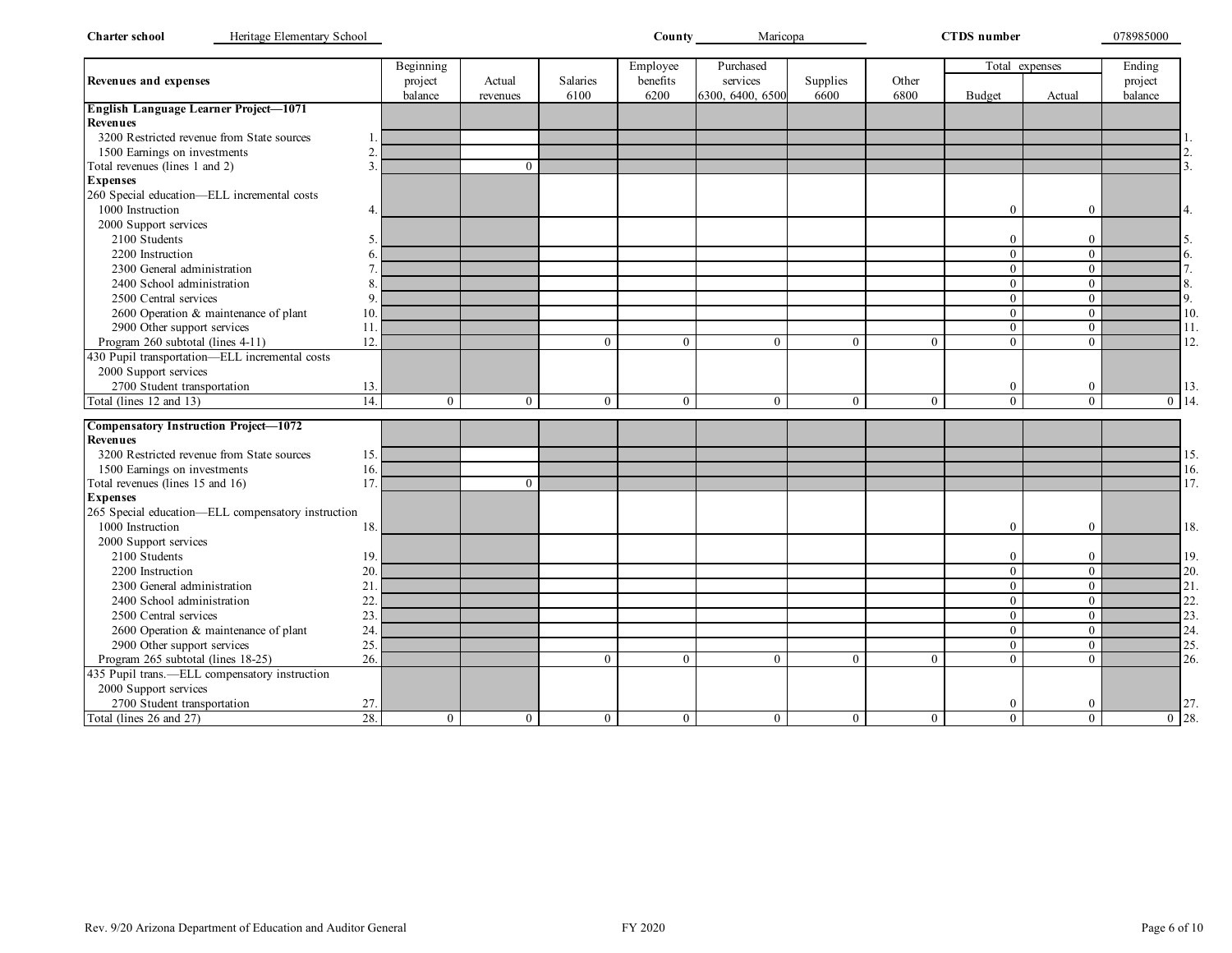|    | <b>Charter school</b>                                             | Heritage Elementary School |                                    |                   |             | County | Maricopa                                                                          |                                                                   |                           |                              |                                 | CTDS number 078985000     |  |
|----|-------------------------------------------------------------------|----------------------------|------------------------------------|-------------------|-------------|--------|-----------------------------------------------------------------------------------|-------------------------------------------------------------------|---------------------------|------------------------------|---------------------------------|---------------------------|--|
|    |                                                                   |                            |                                    |                   |             |        | <b>Supplementary information</b>                                                  |                                                                   |                           |                              |                                 |                           |  |
|    |                                                                   | July 1, 2019               | June 30, 2020                      |                   |             |        |                                                                                   |                                                                   |                           |                              |                                 |                           |  |
|    | A. Cash balance                                                   | 1,862,452                  | 3,353,025<br>- \$                  |                   | $F_{\perp}$ |        | 1. Number of full-time equivalent certified teachers                              |                                                                   |                           |                              |                                 | 37                        |  |
|    |                                                                   |                            |                                    |                   |             |        | 2. Number of full-time equivalent noncertified teachers                           |                                                                   |                           |                              |                                 | 13                        |  |
|    | <b>B.</b> Audit services                                          |                            | Budget                             | Actual            |             |        | 3. Number of full-time equivalent contract teachers                               |                                                                   |                           |                              |                                 | $\mathbf{0}$              |  |
|    | 1. Nonfederal                                                     |                            |                                    | 15,000            |             |        | 4. Number of schools                                                              |                                                                   |                           |                              |                                 | 2                         |  |
|    | 2. Federal                                                        |                            |                                    | $\Omega$          |             |        | 5. Actual days in session                                                         |                                                                   |                           |                              |                                 | 180                       |  |
|    | Total (lines 1 and 2)<br>3.                                       |                            | $\bf{0}$                           | 15,000            |             |        | 6. Tuition expense (except payments to other Arizona schools or districts)        |                                                                   |                           |                              |                                 | $\overline{0}$            |  |
|    |                                                                   |                            |                                    |                   |             |        | 7. Tuition expense (paid to other Arizona schools or districts)                   |                                                                   |                           |                              |                                 | $\Omega$                  |  |
|    | C. Capital acquisitions                                           |                            | <b>Budget</b>                      | Actual            |             |        | 8. Textbooks (function 1000, object code 6642)                                    |                                                                   |                           |                              |                                 | 49,389                    |  |
|    | 1. 0191 Land and land improvements                                |                            | $\mathbf{0}$                       |                   |             |        |                                                                                   |                                                                   |                           |                              |                                 |                           |  |
|    | 2. 0192 Site improvements                                         |                            | $\mathbf{0}$                       |                   |             |        |                                                                                   |                                                                   |                           |                              |                                 |                           |  |
|    | 3. 0194 Buildings and building improvements                       |                            | $\mathbf{0}$                       | $\Omega$          |             |        |                                                                                   | Certified                                                         | Noncertified              | Certified                    | Noncertified                    | Contract                  |  |
|    | 4. 0196 Equipment<br>5. 0198 Construction in progress             |                            | $\boldsymbol{0}$<br>$\overline{0}$ | 134,917<br>14,700 | G.          |        | <b>Teacher salaries</b><br>(function 1000)                                        | teachers<br>(object 6112)                                         | teachers<br>(object 6152) | substitutes<br>(object 6113) | substitutes<br>(object $6153$ ) | teachers<br>(object 6325) |  |
|    | Total capital acquisitions (lines 1-5)<br>6.                      |                            | $\overline{0}$                     | 149,617           |             |        | 1. Regular education                                                              | 1,466,751                                                         | 506,694                   |                              |                                 |                           |  |
|    |                                                                   |                            |                                    |                   |             |        | 2. Special education                                                              | 98.274                                                            |                           |                              |                                 |                           |  |
|    | D. Investment in capital assets as of June 30, 2020               |                            |                                    |                   |             |        | 3. Vocational education                                                           |                                                                   |                           |                              |                                 |                           |  |
|    | 1. 0191 Land and land improvements                                |                            | 1,435,052                          |                   |             |        | 4. Other programs                                                                 |                                                                   |                           |                              |                                 |                           |  |
|    | 2. 0192 Site improvements                                         |                            |                                    |                   |             |        | 5. Cocurr. act., athletics, &                                                     |                                                                   |                           |                              |                                 |                           |  |
|    | 3. 0194 Buildings and building improvements                       |                            | 11,953,561                         |                   |             |        | other (program 600)                                                               |                                                                   |                           |                              |                                 |                           |  |
|    | 4. 0196 Equipment                                                 |                            | 1,216,972                          |                   |             |        |                                                                                   |                                                                   |                           |                              |                                 |                           |  |
|    | 5. 0198 Construction in progress                                  |                            | 30,460                             |                   |             |        |                                                                                   |                                                                   |                           |                              |                                 |                           |  |
|    | Total (lines 1-5)<br>6.                                           |                            | 14,636,045                         |                   |             |        | H. Average teacher salary (A.R.S. §15-189.05, as added by Laws 2018, Ch. 285, §3) |                                                                   |                           |                              |                                 |                           |  |
|    |                                                                   |                            |                                    |                   |             |        |                                                                                   | Check box if the Charter was new and began operations in FY 2020. |                           |                              |                                 |                           |  |
| Е. | Current expenses by category                                      |                            |                                    |                   |             |        | 1. Average salary of all teachers employed in FY 2020                             |                                                                   |                           |                              |                                 | 41,434                    |  |
|    | 1. Classroom instruction excluding classroom supplies             |                            |                                    | 3,000,496         |             |        | 2. Average salary of all teachers employed in FY 2019                             |                                                                   |                           |                              |                                 | 38,094                    |  |
|    | 2. Classroom supplies                                             |                            |                                    | 148,667           |             |        | 3. Increase in average teacher salary from FY 2019                                |                                                                   |                           |                              |                                 | 3,340                     |  |
|    | 3. Administration                                                 |                            |                                    | 1,057,862         |             |        | 4. Percentage increase                                                            |                                                                   |                           |                              |                                 | 8.8%                      |  |
|    | 4. Support services-students                                      |                            |                                    | 2,177,611         |             |        |                                                                                   |                                                                   |                           |                              |                                 |                           |  |
|    | 5. All other support services and operations<br>Total (lines 1-5) |                            |                                    | 1,447,263         |             |        |                                                                                   |                                                                   |                           |                              |                                 |                           |  |
|    | 6.                                                                |                            |                                    | 7,831,899         |             |        | Comments on average salary calculation (optional):                                |                                                                   |                           |                              |                                 |                           |  |
|    | 7. Current expenses from federal sources                          |                            |                                    | 1,081,151         |             |        |                                                                                   |                                                                   |                           |                              |                                 |                           |  |
|    | 8. Current expenses from State and local sources                  |                            |                                    | 6,750,748         |             |        |                                                                                   |                                                                   |                           |                              |                                 |                           |  |
|    |                                                                   |                            |                                    |                   |             |        | 5. Average salary of all teachers employed in FY 2018                             |                                                                   |                           |                              | S.                              | 32,899                    |  |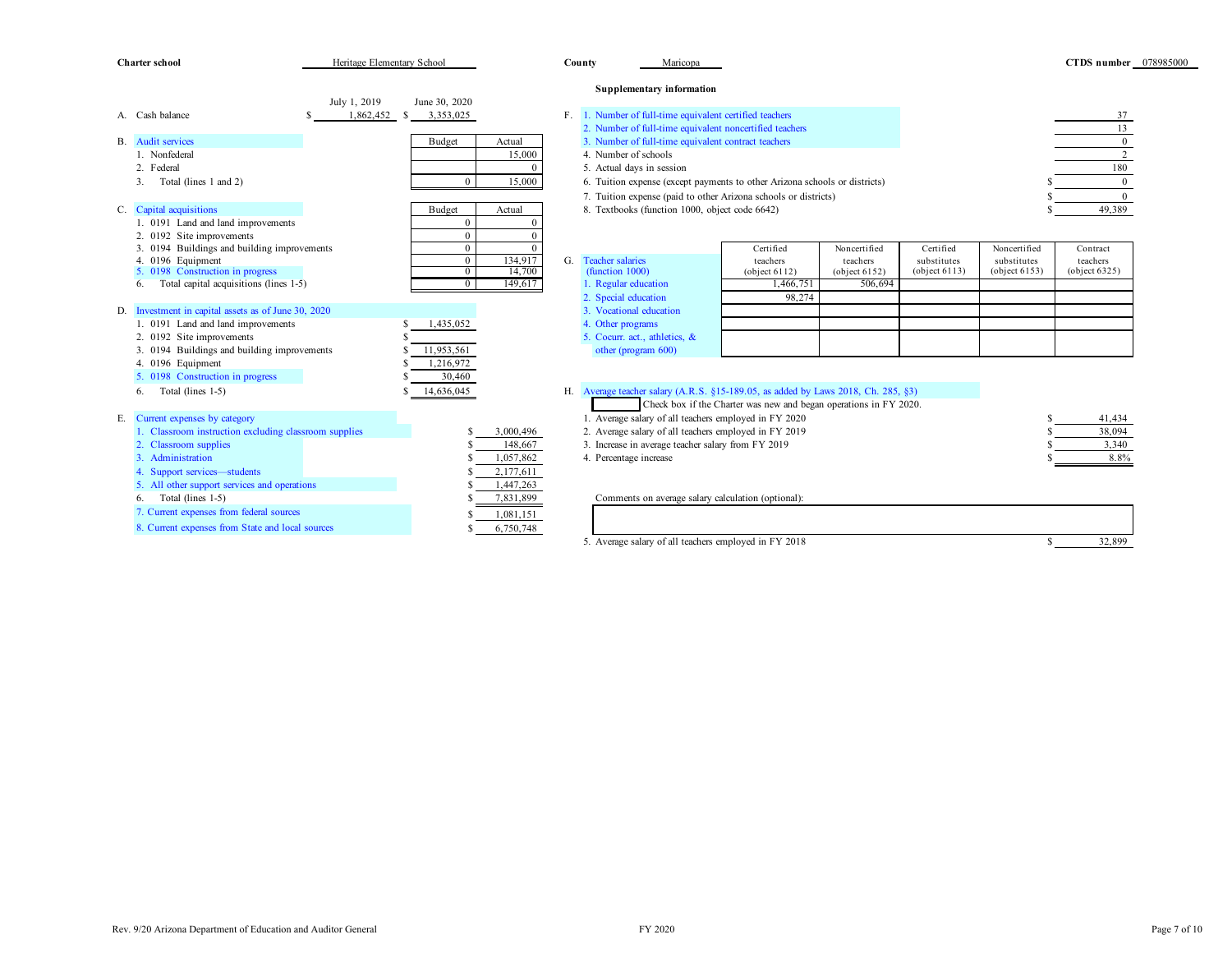| <b>Charter school</b>                         | Heritage Elementary School |   |  |  |  | <b>County</b> Maricopa |                                         |    |     |    |                                  |                  |                 | <b>CTDS</b> number 078985000 |
|-----------------------------------------------|----------------------------|---|--|--|--|------------------------|-----------------------------------------|----|-----|----|----------------------------------|------------------|-----------------|------------------------------|
|                                               |                            |   |  |  |  |                        | Supplementary information (Cont'd)      |    |     |    |                                  |                  |                 |                              |
| A. Enrollment of gifted pupils by grade       |                            |   |  |  |  |                        |                                         |    |     |    |                                  |                  |                 |                              |
|                                               |                            |   |  |  |  | Grade                  |                                         |    |     |    |                                  |                  |                 |                              |
| Areas of identification                       |                            | ĸ |  |  |  |                        |                                         | 10 | 11. | 12 | Total                            |                  |                 |                              |
| 1. Quantitative reasoning                     |                            |   |  |  |  |                        |                                         |    |     |    |                                  |                  |                 |                              |
| 2. Verbal reasoning<br>3. Nonverbal reasoning |                            |   |  |  |  |                        |                                         |    |     |    | $\overline{0}$<br>$\overline{0}$ |                  |                 |                              |
| Total duplicated enrollment                   |                            |   |  |  |  |                        |                                         |    |     |    |                                  |                  |                 |                              |
| $(lines 1-3)$                                 |                            |   |  |  |  |                        |                                         |    |     |    |                                  | $0\,14.$         |                 |                              |
|                                               |                            |   |  |  |  |                        |                                         |    |     |    |                                  |                  |                 |                              |
| B. Expenses for gifted pupils                 |                            |   |  |  |  |                        | C. Special education programs by type   |    |     |    |                                  |                  |                 |                              |
| (elementary & secondary)                      |                            |   |  |  |  |                        |                                         |    |     |    |                                  | Program Program  |                 |                              |
|                                               |                            |   |  |  |  |                        |                                         |    |     |    |                                  | 200<br>200       |                 |                              |
|                                               |                            |   |  |  |  |                        |                                         |    |     |    |                                  | budget<br>actual |                 |                              |
| Actual expenses for all gifted programs:      |                            |   |  |  |  |                        | 1. Total all disability classifications |    |     |    |                                  | 247,915 180,780  |                 |                              |
| $K-8$                                         |                            |   |  |  |  |                        | 2. Gifted education                     |    |     |    |                                  |                  |                 |                              |
| $9-12$                                        |                            |   |  |  |  |                        | 3. ELL incremental costs                |    |     |    |                                  | $\theta$         | 0 <sub>13</sub> |                              |
| Total                                         |                            |   |  |  |  |                        | 4. ELL compensatory instruction         |    |     |    |                                  | $\theta$         | $0\,14.$        |                              |
|                                               |                            |   |  |  |  |                        | 5. Remedial education                   |    |     |    |                                  | $\theta$         | 0 <sub>15</sub> |                              |
|                                               |                            |   |  |  |  |                        | 6. Vocational and technical education   |    |     |    |                                  | $\overline{0}$   | $0\,$ 6.        |                              |

8. Total (lines 1-7)

7. Career education  $\overline{0}$  0  $\overline{0}$  7.

9. Expenses incurred for transportating students with disabilities (as  $\qquad \qquad$ 9.

defined in A.R.S. §15-761) unique to the IEP

8. 247,915 180,780 8.

0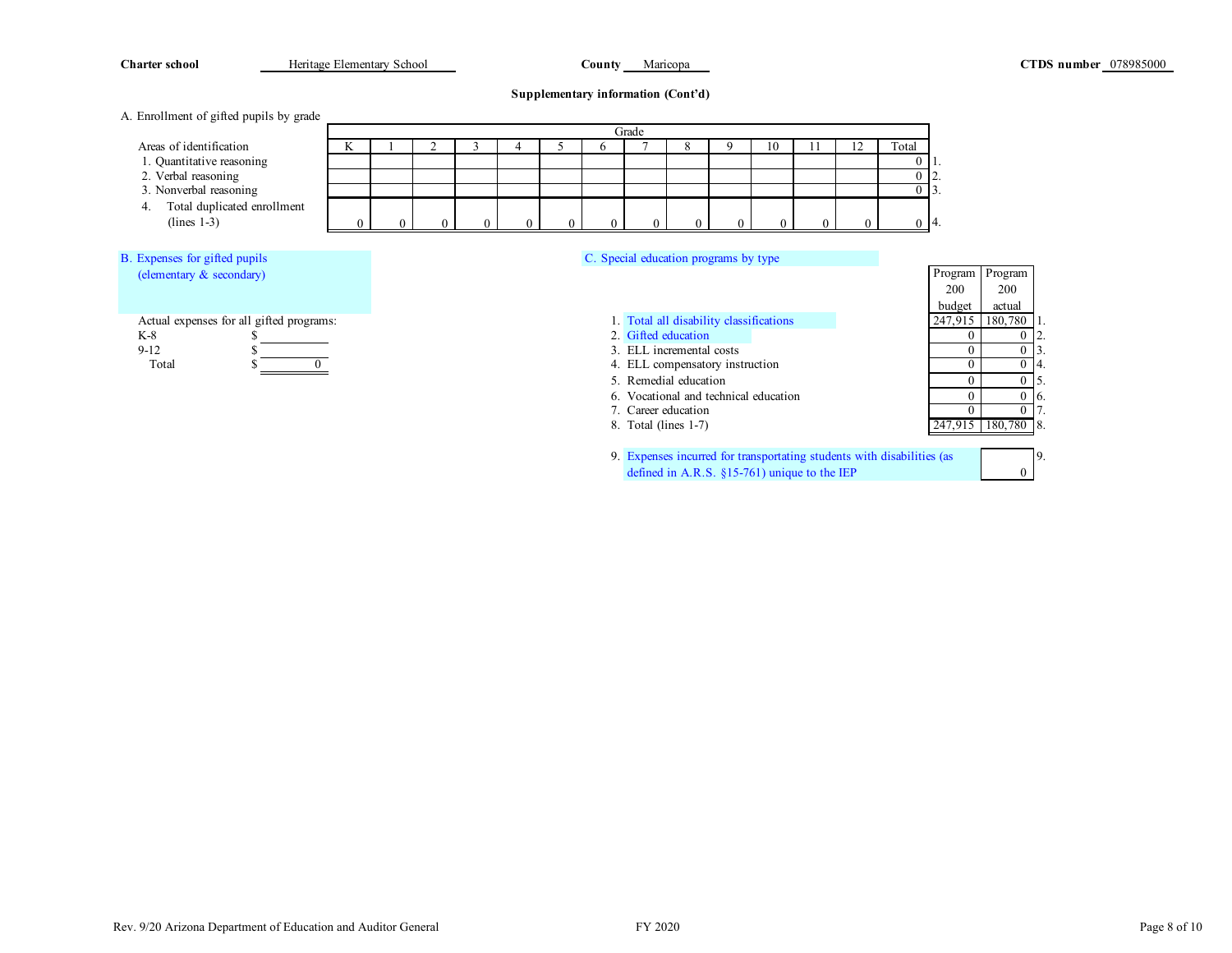| Heritage Elementary School<br><b>Charter school</b>                 |                |                                | County  | Maricopa       |                |                                |         | CTDS number 078985000 |                                             |
|---------------------------------------------------------------------|----------------|--------------------------------|---------|----------------|----------------|--------------------------------|---------|-----------------------|---------------------------------------------|
| Federal and State projects                                          |                | Beginning                      |         | Indirect       |                |                                |         | Capital               | Ending                                      |
|                                                                     |                | balance                        | Revenue | costs          | Reversions     | <b>Expenses</b>                |         | acquisitions          | balance                                     |
| <b>Federal projects</b>                                             |                | actual                         | actual  | actual         | actual         | <b>Budget</b>                  | Actual  | actual                | actual                                      |
| 1100-1130 ESEA Title I-Helping Disadvantaged Children               |                | $\boldsymbol{0}$               | 328,935 |                |                | 403,895                        | 328,935 |                       | $\mathbf{0}$                                |
| 1140-1150 ESEA Title II-Prof. Dev. And Technology                   | $\overline{2}$ | $\mathbf{0}$                   | 10,715  |                |                | 7,965                          | 10,715  |                       | $\overline{0}$<br>2.                        |
| 1160 ESEA Title IV-21st Century Schools                             | 3              | $\boldsymbol{0}$               |         |                |                | $\theta$                       |         |                       | $\overline{0}$<br>3.                        |
| 1170-1180 ESEA Title V-Promote Informed Parent Choice               |                | $\mathbf{0}$                   |         |                |                | $\Omega$                       |         |                       | $\overline{0}$                              |
| 1190 ESEA Title III-Limited Eng. & Immigrant Students               | 5              | $\boldsymbol{0}$               | 11,843  |                |                | 10,910                         | 11,843  |                       | $\overline{0}$<br>5.                        |
| 1200 ESEA Title VII-Indian Education                                | 6              | $\mathbf{0}$                   |         |                |                | $\theta$                       |         |                       | $\overline{0}$<br>6.                        |
| 1210 ESEA Title VI-Flexibility and Accountability                   |                | $\boldsymbol{0}$               |         |                |                | $\overline{0}$                 |         |                       | $\overline{0}$                              |
| 1220 IDEA, Part B                                                   | 8              | $\mathbf{0}$                   | 84,596  |                |                | 121,850                        | 84,596  |                       | $\overline{0}$<br>8.                        |
| 1230 Johnson-O'Malley                                               | 9              | $\mathbf{0}$                   |         |                |                | $\mathbf{0}$                   |         |                       | $\boldsymbol{0}$<br>9.                      |
| 1240 Workforce Investment Act                                       | 10.            | $\mathbf{0}$                   |         |                |                | $\theta$                       |         |                       | 10.<br>$\overline{0}$                       |
| 1250 AEA-Adult Education                                            | 11             | $\mathbf{0}$                   |         |                |                | $\theta$                       |         |                       | $\mathbf{0}$<br>11.                         |
| 1260-1270 Vocational Education-Basic Grants                         | 12.            | $\mathbf{0}$                   |         |                |                | $\overline{0}$                 |         |                       | $\boldsymbol{0}$<br>12.                     |
| 1280 ESEA Title X-Homeless Education                                | 13.            | $\theta$                       |         |                |                | $\Omega$                       |         |                       | $\overline{0}$ 13.                          |
| 1290 Medicaid Reimbursement                                         | 14.            | $\mathbf{0}$                   |         |                |                | $\Omega$                       |         |                       | $\boldsymbol{0}$<br>14.                     |
| 1300 Charter School Implementation Project (Stimulus)               | 15.            | $\mathbf{0}$                   |         |                |                | $\theta$                       |         |                       | 15.<br>$\overline{0}$                       |
| 13 Impact Aid                                                       | 16.            | $\mathbf{0}$                   |         |                |                | $\theta$                       |         |                       | $\boldsymbol{0}$<br>16.                     |
| 1310-1399 Other Federal Projects                                    | 17.            | $\boldsymbol{0}$               | 151,035 |                |                | 401,220                        | 151,035 |                       | 17.<br>$\boldsymbol{0}$                     |
| Total federal projects (lines 1-17)                                 | 18.            | $\theta$                       | 587,124 | $\mathbf{0}$   | $\mathbf{0}$   | 945,840                        | 587,124 | $\mathbf{0}$          | $\overline{0}$<br>18.                       |
| Total COVID-19 federal relief projects included in line 17          | 19.            |                                | 145,106 | $\overline{0}$ | $\overline{0}$ | $\overline{0}$                 | 145,106 | $\mathbf{0}$          | $\overline{0}$ 19.                          |
|                                                                     |                |                                |         |                |                |                                |         |                       |                                             |
| <b>State projects</b>                                               |                |                                |         |                |                |                                |         |                       |                                             |
| 1400 Vocational Education                                           | 20.            | $\boldsymbol{0}$               |         |                |                | $\overline{0}$                 |         |                       | $0$ 20.                                     |
| 1410 Early Childhood Block Grant                                    | 21             | $\Omega$                       |         |                |                | $\theta$                       |         |                       | $\overline{0}$   21.                        |
| 1420 Extended School Year-Pupils with Disabilities                  | 22             | $\mathbf{0}$                   |         |                |                | $\theta$                       |         |                       | $\boldsymbol{0}$<br>22.                     |
| 1425 Adult Basic Education                                          | 23.            | $\mathbf{0}$                   |         |                |                | $\mathbf{0}$                   |         |                       | 23.<br>$\overline{0}$                       |
| 1430 Chemical Abuse Prevention Programs                             | 24.            | $\mathbf{0}$                   |         |                |                | $\theta$                       |         |                       | $\mathbf{0}$<br>24.                         |
| 1435 Academic Contests                                              | 25.            | $\mathbf{0}$                   |         |                |                | $\mathbf{0}$                   |         |                       | 25.<br>$\overline{0}$                       |
| 1450 Gifted Education                                               | 26.            | $\mathbf{0}$                   |         |                |                | $\theta$                       |         |                       | 26.<br>$\overline{0}$                       |
| 1456 College Credit Exam Incentives                                 | 27             | $\mathbf{0}$                   |         |                |                | $\overline{0}$                 |         |                       | 27.<br>$\mathbf{0}$                         |
| 1457 Results-Based Funding                                          | 28.            | $\boldsymbol{0}$               | 365,973 |                |                | $\mathbf{0}$                   | 365,973 |                       | 28.<br>$\overline{0}$                       |
| 1460 Environmental Special Plate                                    | 29.            | $\boldsymbol{0}$               |         |                |                | $\mathbf{0}$                   |         |                       | 29.<br>$\overline{0}$                       |
| 1465 Charter School Stimulus Fund<br>1470-1499 Other State Projects | 30.<br>31      | $\mathbf{0}$<br>$\overline{0}$ |         |                |                | $\mathbf{0}$<br>$\overline{0}$ |         |                       | $\overline{0}$<br>30.<br>$\overline{0}$ 31. |
|                                                                     | 32.            | $\overline{0}$                 | 365,973 |                | $\overline{0}$ | $\overline{0}$                 | 365,973 | $\mathbf{0}$          | $0$ 32.                                     |
| Total State projects (lines 20-31)                                  |                |                                |         |                |                |                                |         |                       |                                             |
| Total federal and State projects (lines 18 and 32)                  | 33.            | $\mathbf{0}$                   | 953,097 | $\overline{0}$ | $\overline{0}$ | 945,840                        | 953,097 | $\boldsymbol{0}$      | 0 33.                                       |